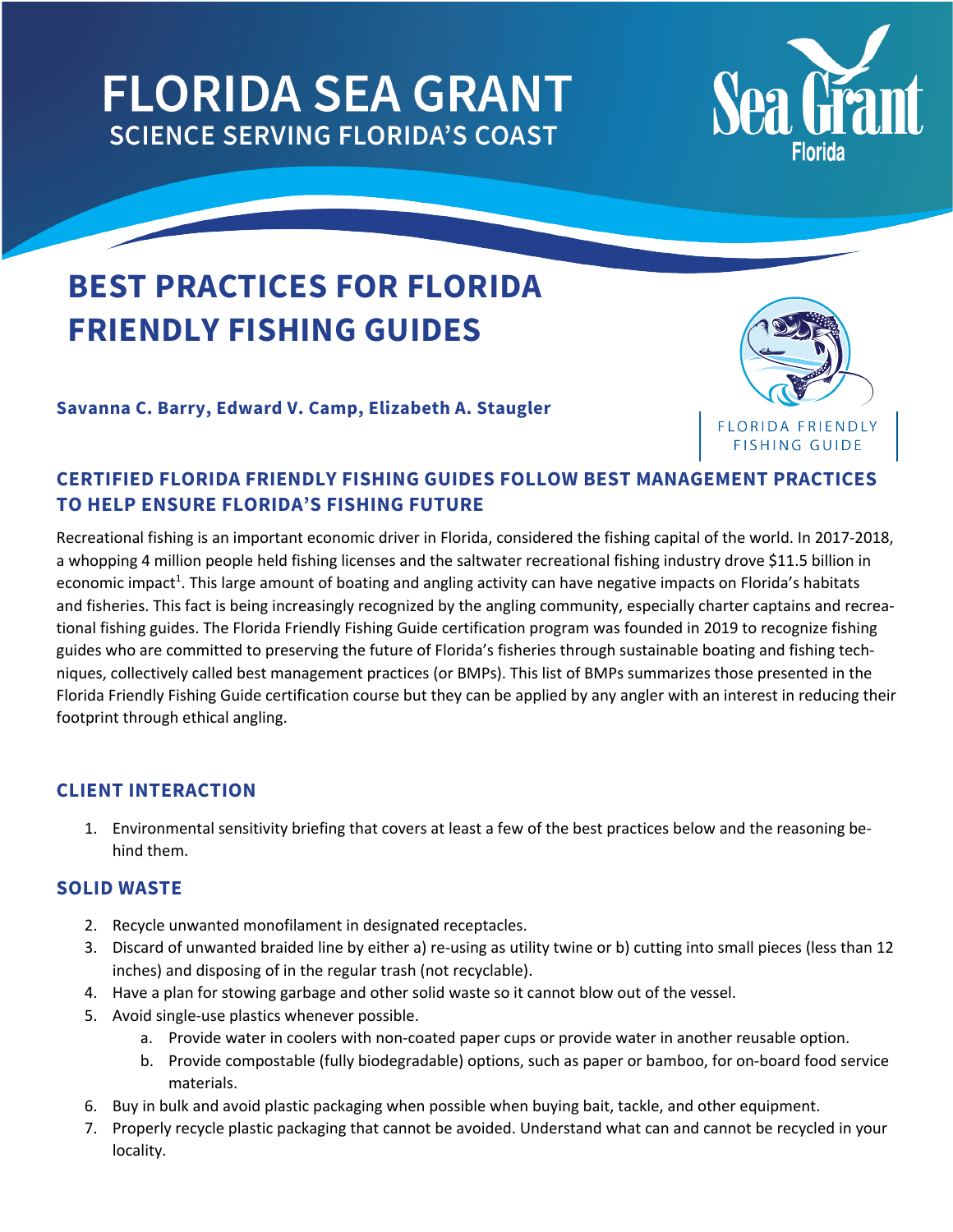- 8. Dispose of expired, unwanted flares safely (not in regular landfill trash). Local contacts for flare disposal include fire departments, USCG Auxiliary, or county hazardous waste facilities.
- 9. Dispose of old marine batteries at designated facilities, such as the store where you plan to purchase your next battery (possibly for a core charge savings) or the county hazardous waste facility.

# **BAIT AND FISH SCRAPS**

- 10. Ensure you never use juvenile sportfish (regulated species) as bait.
- 11. Minimize live bait waste by only collecting/buying what you plan to use and by managing temperature, oxygen, and stress levels.
- 12. Discard of unwanted dead bait in the trash or in open/deep water (do not dump into the water at boat ramps or marinas).
- 13. Release leftover live bait where it was collected or in suitable nearby habitat.
- 14. Hold unwanted artificial/soft plastic lures on board to dispose of with other garbage.
- 15. Do not feed fish scraps or leftover bait to pelicans, other seabirds, marine mammals (dolphins), or other wildlife.

### **FUEL AND OIL**

- 16. Fuel vessels on dry land when possible.
- 17. Attend the fuel line at all times, listening for gurgling and keeping hand on the nozzle, to prevent fuel spills from tank overflow.
- 18. Keep an absorbent pad or bilge sock handy to catch small drips or spills.
- 19. Clean up any fuel or oil spills with rags or absorbent pads. Never hose down or apply soaps or detergents to a fuel/oil spill.
- 20. Notify marina manager/dock attendant of any spills that enter the water.
- 21. Collect all oil in a sealable container and dispose of properly (e.g., at your marina's used oil container or by taking to a local garage/auto service center).
- 22. Prevent formation of bad gas/gas contaminated with water by storing vessels that will sit for long periods of time with a full tank.
- 23. Collect bad/contaminated gas in gasoline safe containers and dispose of properly (by asking marina attendant or locating a disposal facility, usually municipal waste facility).
- 24. Wear protective equipment and use a siphon or transfer pump away from the water if possible when collecting bad gas for disposal.

#### **CLEANING AND OTHER CHEMICALS**

- 25. Use non-toxic cleaners (e.g., EPA Safer Choice, Green-Seal, EcoLogo, homemade options) on board your vessel.
- 26. Wash your boat over dry land whenever possible instead of washing in the water.
- 27. Clean the bilge on a regular schedule without using detergents. Dispose of soiled bilge rags and bilge socks in the garbage and do not discharge oily bilge water into the waterways.
- 28. Use 100% cotton rags instead of synthetic microfiber rags to reduce the release of microplastic fibers into the waterways.

#### **FISHERIES MANAGEMENT**

- 29. Understand the basics of how fisheries decisions are made.
- 30. Participate in state or federal stakeholder meetings or public hearings.
- 31. Learn more about the federal fisheries management process by participating in the Marine Resource Education Program.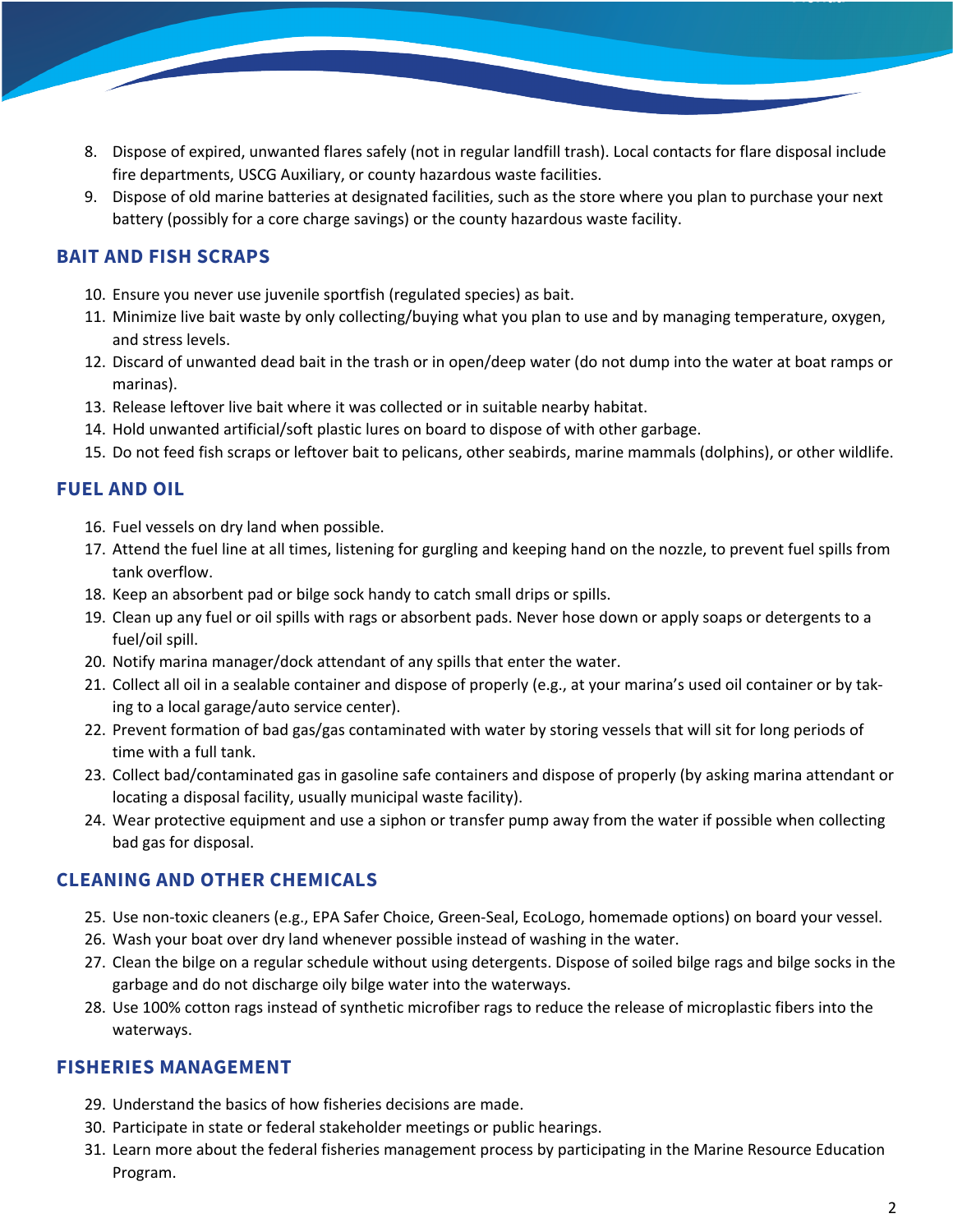# **COASTAL ECOLOGY**

- 32. Be able to discuss the basics of watersheds, water quality, and estuaries with your clients.
- 33. Know the correct names for at least a few key representatives of the plants/habitats, birds, and other wildlife in your area. Be able to point them out to your clients and explain their role in the ecosystem.

### **FISH HANDLING**

- 34. Remind your clients of best fish handling practices when necessary.
- 35. Be prepared to carefully land, handle, and release fish your clients will not keep. This includes having handy tools like a knotless, rubber-coated net, a venting tool/descending gear, and dehooking tools that allow you to limit direct handling and remove less slime.
- 36. Reduce bycatch/non-keepers by rigging bait and tackle suited to your target species.
- 37. Use circle hooks when appropriate and consider flattening barbs and removing extra hooks on artificial lures, especially for trips that are primarily catch-and-release.
- 38. Opt for non-stainless steel hooks.
- 39. Use tackle and rods that will allow rapid landing and reduce fish fight times.
- 40. Land fish alongside the boat when possible and try to avoid removing the fish from the water, especially if you plan to release it.
- 41. Do not use a gaff or jaw-locking grips that can puncture the fish's throat to land the fish if you plan to release it.
- 42. If you must remove the fish from the water, use bare, wet hands (never gloves or towels) to hold them horizontally and support the belly of larger fish.
- 43. Keep the fish out of the water for the minimum amount of time and do not touch the gills or depress the eyes.
- 44. Dehook fish over the water using tools (without direct handling) whenever possible.
- 45. Apply best handling practices even in photographs of fish that are going to be harvested. Photos shared on social media with best handling practices can help create a better angling culture across the board.
- 46. If a fish is exhausted, revive the fish using a figure 8 motion until it can swim away on its own.
- 47. When fishing in depths over 30 ft, keep an eye out for barotrauma and be prepared to assist fish with barotrauma with returning to depth by either venting or descending the fish.

# **SEAFOOD SAFETY**

- 48. Ice fish at a ratio of 2 lbs. ice to 1 lb. of fish to ensure quality and safety of catch.
- 49. Drain fish cooler meltwater frequently.
- 50. Discourage clients from consuming their catch raw and consider the risks of clients eating very large, old fish (e.g., mercury, ciguatera).
- 51. If you guide shellfish charters, be familiar with shellfish harvesting closures and shellfish allergy risks.

# **BOATING AND ANGLING ETHICS**

- 52. Encourage catch-and-release angling and/or keeping less than the legal limit to your clients when appropriate.
- 53. Follow the law regarding the so-called "guide limit", as well as other rules and regulations outlined in Florida Sea Grant's *Basic Requirements for Florida Fishing Guides* fact sheet.
- 54. Broaden the number of fish species you target with clients through the Catch a Florida Memory program.
- 55. Protect sensitive bottom habitats, such as seagrasses and coral reefs, by applying bottom-friendly boating (avoid scarring seagrass, never anchor on corals, etc.).
- 56. Do not transport plants, live bait or catch, bilge water, or other materials that could harbor live organisms between water bodies.
- 57. Never cut a hooked bird loose, reel in to remove the hook and line.